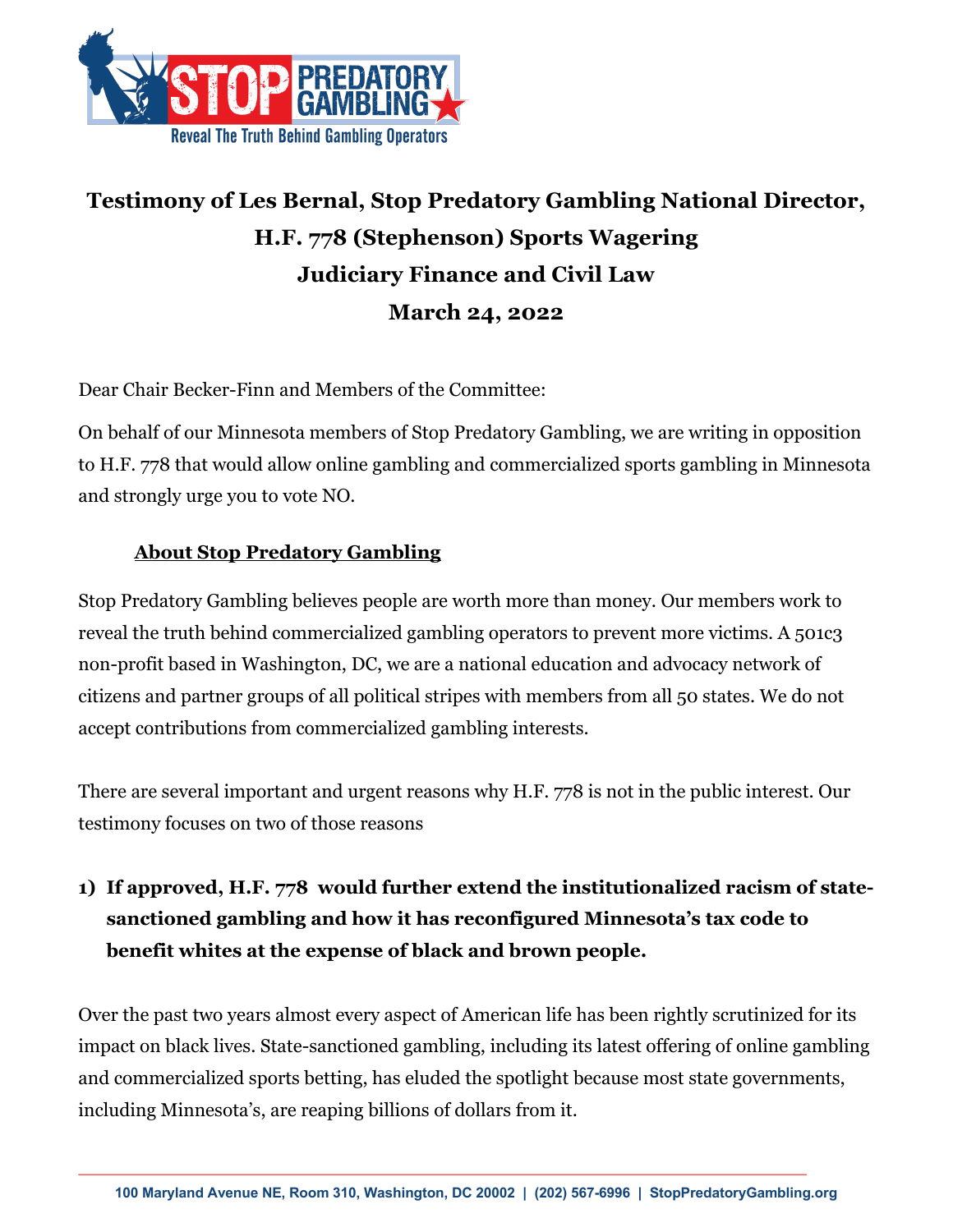While on paper, racial groups are not required to pay different sets of taxes, the tax dollars derived from citizen gambling losses to commercialized sports betting and other forms of statesanctioned gambling represent a form of systemic racial discrimination if not by intent, then certainly *by effect.*

The proliferation and continual expansion of government-sanctioned gambling cannot be fully understood unless seen through the lens of race. Government-sanctioned gambling began to intensify during the early 1970's when many whites blamed people of color, especially blacks and Latinos, for their own economic insecurities caused by real income stagnation and looming tax debts. It's since snowballed into an avalanche.

Commercialized gambling has now become the preferred method by legislators from both parties to fund state government services that everyone uses. The result has been a continual reconfiguration of state tax code to redistribute tax liability along racial lines in which black and brown tax dollars have steadily displaced white tax dollars. State-sanctioned gambling has blocked capital accumulation for people of color, it has hoarded resources for many whites, and reallocated minority capital through unfair distributions of tax burdens.1

Meanwhile, rationales for this mode of public finance places blame on minorities themselves for self-imposing these tax burdens. It's an example of racial oppression that extends Jim Crow practices into the 21st century. What makes it so pervasively insidious, however, is that it is accomplished in ways that are institutional, covert, and racial in almost every way but name.

Online gambling, commercialized sports betting and other forms of government-sanctioned gambling are a key contributor to the massive wealth disparity between whites and blacks. State governments like Minnesota's deliberately concentrate gambling locations in economicallydistressed regions to entice more low-income citizens, often clustering outlets in neighborhoods with large numbers of minorities. They also aggressively target these communities with marketing campaigns shielded from truth-in-advertising regulations under the Federal Trade Commission.

<sup>1</sup> Hendricks, Dr. Kasey. 2017. *State Looteries: Historical Continuity, Rearticulations of Racism, and American Taxation.* Pg. 105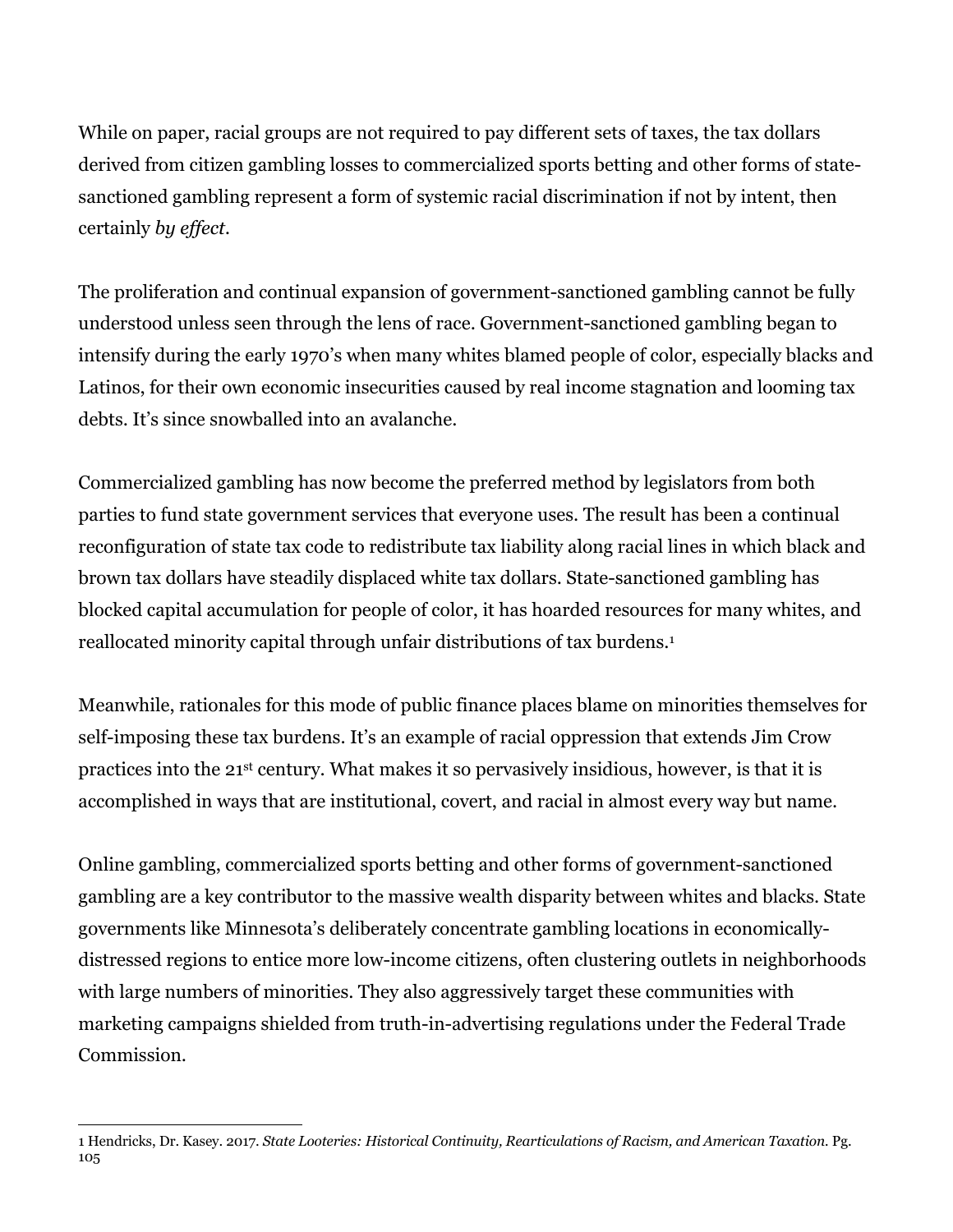The types of gambling that used to occur in African-American neighborhoods were local and private, and the money exchanged stayed in the community. Today, much of the tens of billions of dollars that state governments extract in Minnesota and elsewhere comes from low-income and minority communities and is redistributed to benefit residents of middle-class and upperclass communities which are disproportionately white.

This reality will only worsen if the Legislature passes more gambling taxes in the form of online gambling and commercialized sports betting. A disproportionate amount of the money lost will be taken from the state's black and brown citizens, further intensifying the outflow of personal wealth from these communities who are already the most targeted by gambling operators.

**2) A second urgent and important reason to vote NO on H.F. 778 is the bill has no provisions shielding kids from gambling advertising. The Legislature has a responsibility to protect Minnesota kids from the harmful advertising and marketing of commercialized gambling operators, just like kids are protected from tobacco advertising.**

Do you think that children in Minnesota should be exposed to an onslaught of gambling advertising by big online gambling corporations?

Online sports gambling and massive gambling advertising campaigns are inextricably linked. Relentless gambling advertising on television, social media, radio, and streaming platforms is undeniably what lures people to betting. You can't permit internet sports gambling without a blizzard of gambling advertising invading the lives of Minnesota residents, including young people.

In in states like Pennsylvania that have allowed online sports gambling, gambling advertising is literally everywhere. The 5:30 PM news sportscast in Philadelphia is sponsored by an online sports gambling company and the image of the sportscaster on the screen is fully surrounded by a gambling company's advertising, along with a QR code to take you to the gambling company's website. The Philadelphia Eagles football stadium has giant QR codes for gambling companies on the video scoreboards directing fans to continually place bets during every moment of the game. During this past Martin Luther King holiday, the NBA is broadcasting basketball games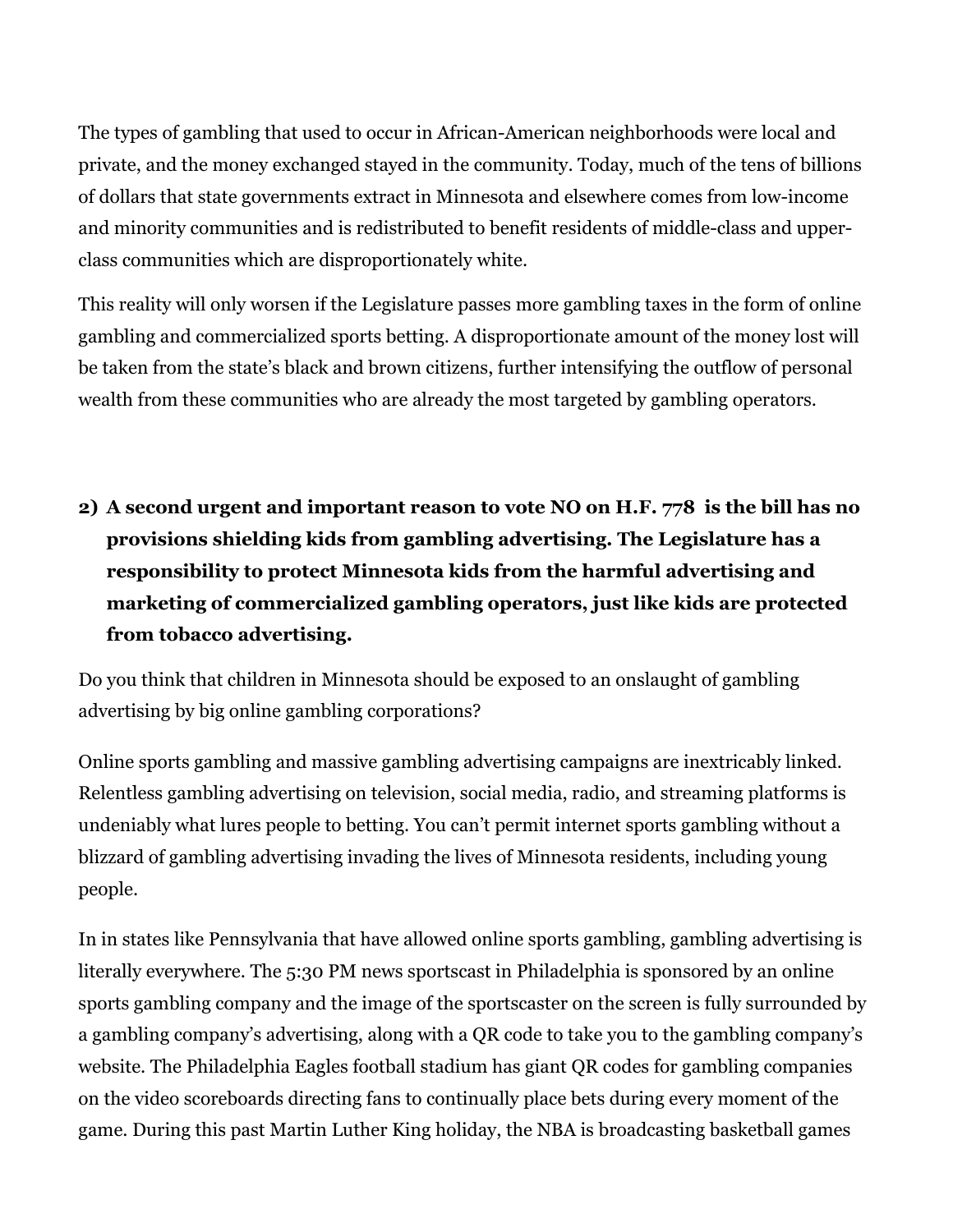during the daytime with more than 50 gambling ads – to repeat, in the middle of the day - while hundreds of thousands of young school children are home from school watching the games.

How does this saturation of gambling ads affect children? Bombarding kids with gambling ads normalizes and desensitizes them to the dangers of commercialized gambling. It also makes them more likely to develop problems later in life. Young people grow up mistakenly thinking this is a harmless activity.

In regions where government officials have effectively encouraged sports and other internet gambling for more than a five-year period, like in the United Kingdom, gambling has become part of everyday life for children as they have suffered through a constant stream of gambling advertising.2 Carolyn Harris, a British Labor MP, said a new report on the prevalence of gambling among young people showed that "Britain is suffering an epidemic of child gambling." Earlier that year, Harris told *The Guardian*, "Those who are targeted today will be the problem gamblers of tomorrow. It's time they [gambling firms] realized the harm they're doing via this indoctrination."

*The Daily Mail* in 2018 cited research that "more than half of 16-year-olds have gambling apps on their smartphones –two years before they are legally allowed to place bets." It also cited a study showing that about half the teens surveyed said some television ads "made gambling look like a good way to make money."

The UK experience is highly relevant to Minnesota because many of the gambling operators lobbying in this state have partnered with gambling companies and/or gambling technology companies operating in the United Kingdom. These companies are bringing the same dangerous and predatory business practices to the U.S.

To prevent an epidemic of child gambling that has occurred in other regions with commercialized sports gambling, Minnesota state legislators should strongly oppose the current push by gambling companies and others to actively promote online gambling and commercialized sports betting to this state. **Kids are worth more than money.**

<sup>2</sup> "Children more likely to become gamblers due to high volume of betting ads," *The Guardian (UK),* March 26, 2020 https://www.theguardian.com/society/2020/mar/27/children-more-likely-to-become-gamblers-due-to-high-volume-of-betting-ads